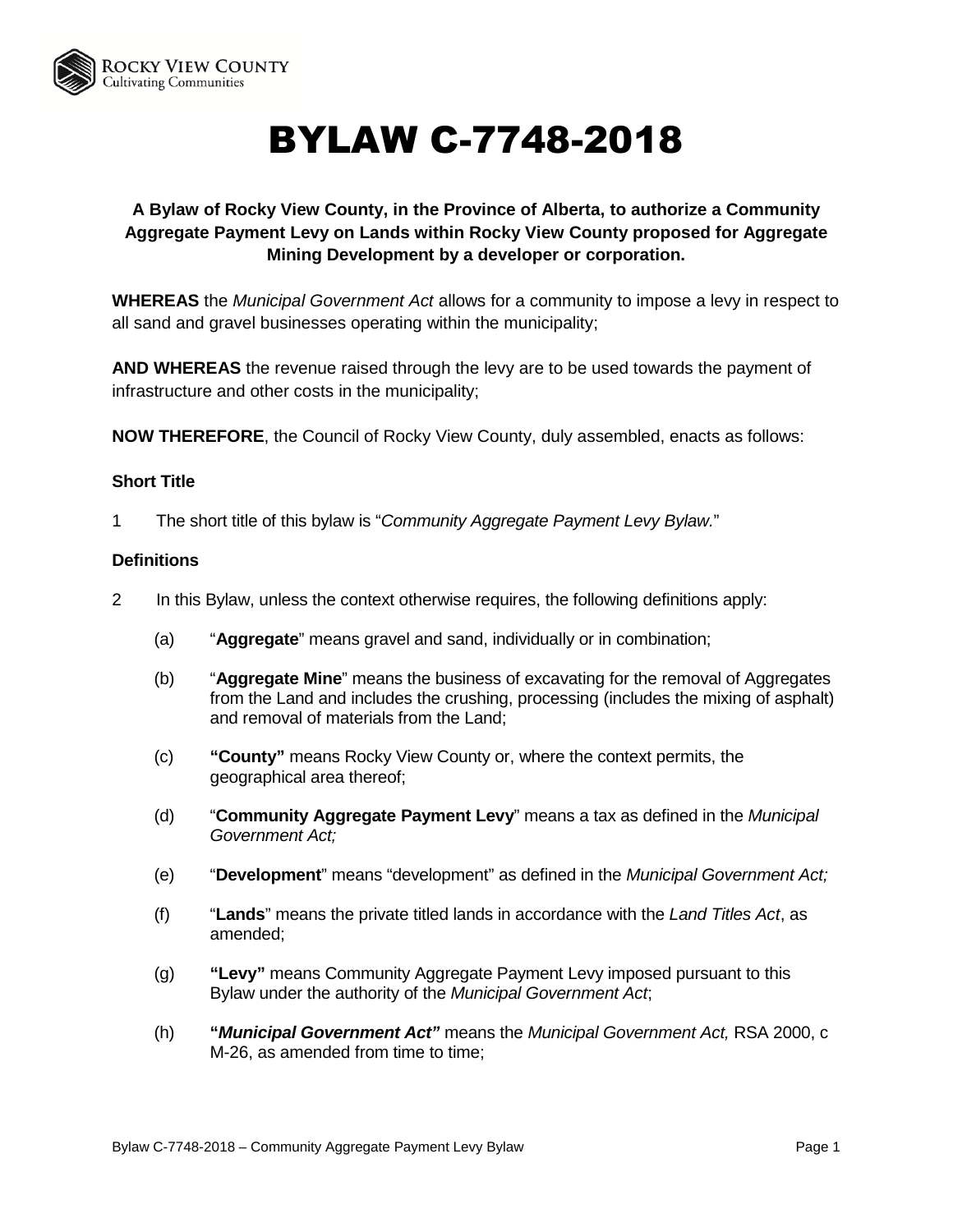

- (i) **"Rocky View County"** means Rocky View County as a municipal corporation established pursuant to the laws of the Province of Alberta and the area within the jurisdictional boundaries of Rocky View County, as the context of this Bylaw so requires; and
- (j) **"Shipment"** means the quantity of sand and gravel that is hauled from the pit where it was extracted.

#### **Terms and Rates**

- 3 For the purposes of the Community Aggregate Payment Levy, the following Terms and Rates shall apply:
	- (a) All Shipments of Aggregate from an Aggregate Mine within Rocky View County shall be subject to a Levy of \$0.40 per tonne of Aggregate extracted and removed by Shipment from the said Aggregate Mine.
	- (b) The Levy shall be imposed on and paid by the person who operates the Aggregate Mine operations on Lands within Rocky View County.
	- (c) The Levy shall be exempt for any shipment of Aggregate for use or project being undertaken by the Crown or a Municipality from an Aggregate Mine owned or leased by the Crown or a Municipality.
	- (d) The total tonnage subject to the collection of the Levy shall be reported by the operator of an Aggregate Mine prior to January 31 of each year and will be supported by an annual tonnage report submitted to the County. All tonnage reports shall be submitted on the form attached as Schedule "A". Notices will be sent out to the operator of the Aggregate Mine in respect to the Levy within 30 days of the date of the receipt of the Levy notice.
	- (e) Where the operator of an Aggregate Mine is unable to provide a measurement of weight for the amount of Aggregate in a Shipment, the operator of an Aggregate Mine must use the following conversion rates to report shipment in tonnes:

1 cubic meter = 1.365 tonnes, for sand; and

1 cubic meter = 1.632 tonnes, for gravel

Where 1 cubic meter = 1.308 cubic yards

- (f) If the operator of an Aggregate Mine is in default of fulfilling the intention of the Bylaw the County may, on notice of the default, carry out necessary actions to rectify the default and charge the cost of the expense thereof to the operator of the Aggregate Mine.
- (g) The enactment of this Bylaw shall supersede any previous similar agreements already established between the County and the operator of an Aggregate Mine.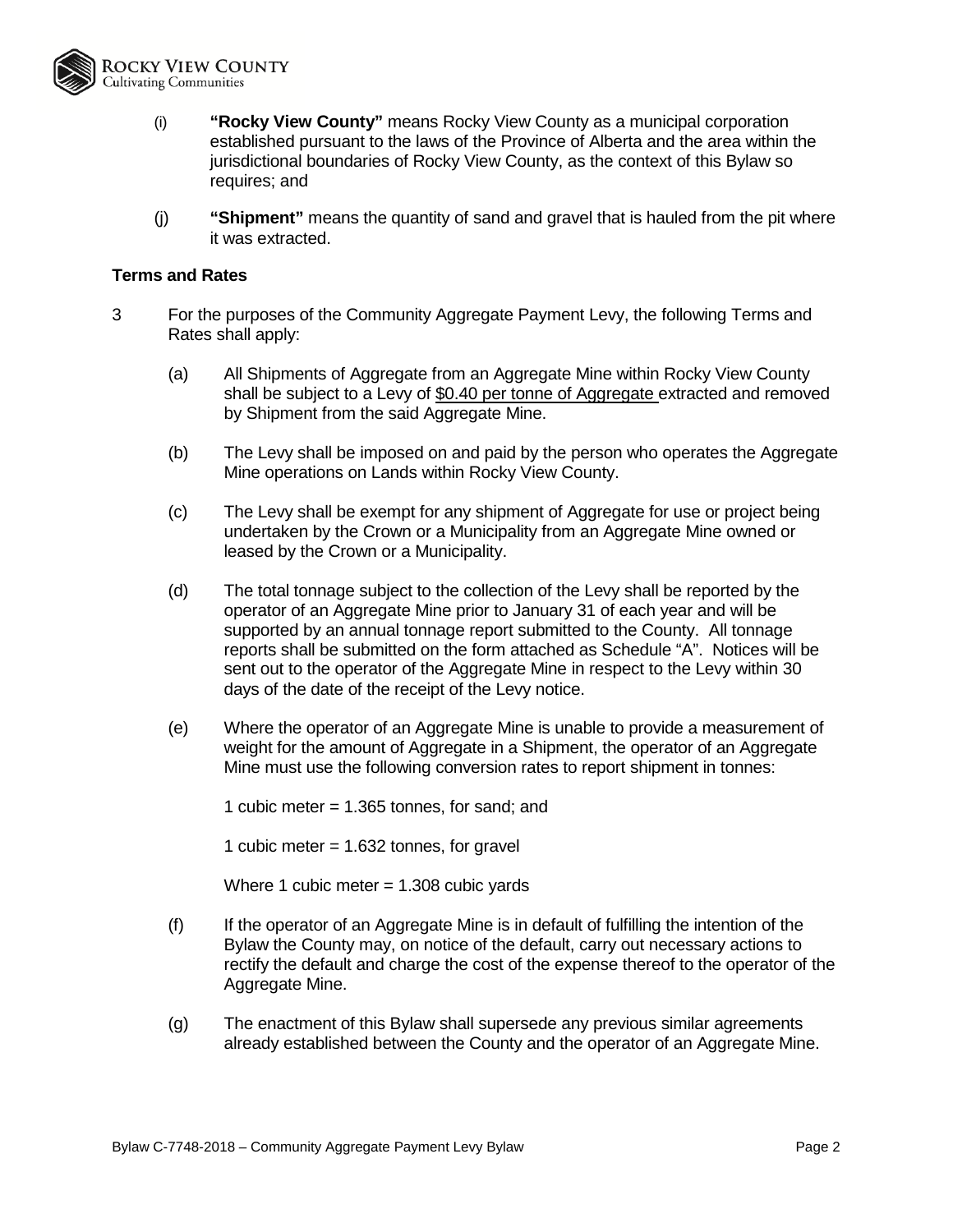

- {h) No Levy may be imposed on Shipments of Aggregate that are subject to another tax, levy or payment that is established by and payable to the County. Further, no Levy may be imposed on Shipments of Aggregate that are required pursuant to a road haul agreement or a development agreement for construction, repair or maintenance of roads identified in the agreement, that is necessary to provide access to the pit from which the Aggregate is extracted.
- {i) The interest earned upon funds collected by the Levy shall be retained by the County.
- (i) There shall be no refunds on collected Levies.

#### **Transitional**

- 4 Bylaw C-6214-2006 is hereby repealed, upon this bylaw coming into full force and effect.
- 5 Bylaw C-77 48-2018 is passed when it receives third reading and is signed by the Reeve or Deputy Reeve and the Chief Administrative Officer or designate.
- 6 Bylaw C-77 48-2018 comes into force on July 1, 2018.

READ A FIRST TIME IN COUNCIL this

READ A SECOND TIME IN COUNCIL this

UNANIMOUS PERMISSION FOR THIRD READING

READ A THIRD TIME IN COUNCIL this

 $\frac{22}{9}$  day of  $\frac{1}{2}$   $\frac{2018}{9}$ ' 2018

 $d$   $d$  day of *May* ' 2018

 $\frac{d}{d}$  day of *May* ' 2018

**a**  day of 2018

or Deputy Reeve  $\sqrt{\rho}$ 

AO or Designate VAT7 MA

Date Bylaw Signed <u>22,2018</u>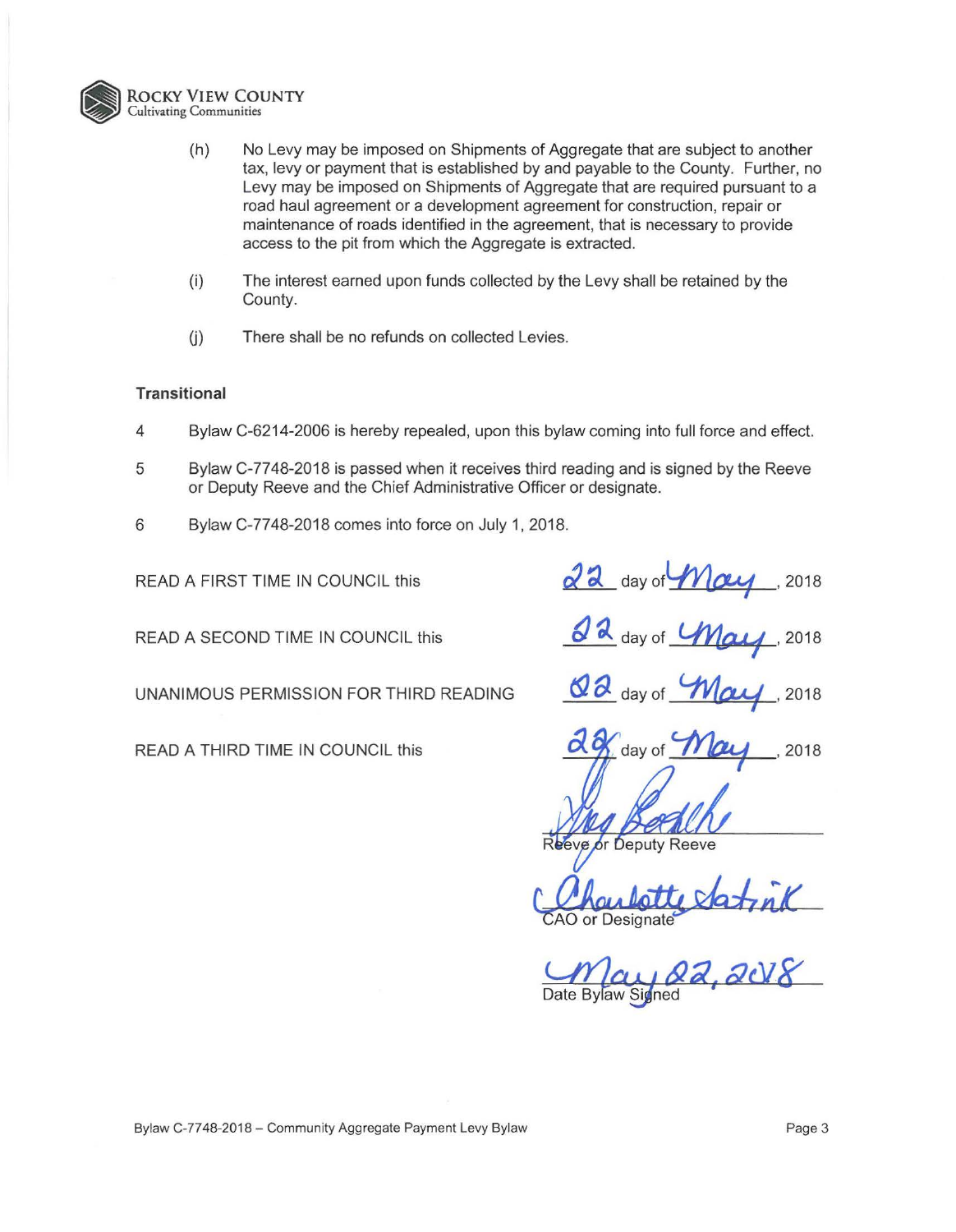

# ROCKY VIEW COUNTY

## **Community Aggregate Payment Levy Bylaw C-7748-2018**

Schedule "A" Sand and Gravel Shipments Annual Report

### *A separate report must be submitted for each pit from which an operator has shipped Aggregate during the reporting period*

| Name of Operator:                             |  |
|-----------------------------------------------|--|
| Mailing Address of Operator:                  |  |
|                                               |  |
| Telephone Number:                             |  |
| Fax Number:                                   |  |
| E-mail Address:                               |  |
| Location of Aggregate Mine:                   |  |
| <b>Reporting Period:</b>                      |  |
| Name of Owner of Parcel where Pit is Located: |  |
| Mailing Address of Owner of Parcel:           |  |
| Telephone Number:                             |  |
| Fax Number:                                   |  |
| E-mail Address:                               |  |

| Total Aggregate shipped from this pit in the<br>reporting period (tonnes) |  |
|---------------------------------------------------------------------------|--|
| <b>TOTAL A=</b>                                                           |  |

| Shipments exempted from Community<br>Aggregate Payment Levy:                                                                                                             |  |
|--------------------------------------------------------------------------------------------------------------------------------------------------------------------------|--|
| E1) Total Aggregate shipped from this pit,<br>pursuant to a road haul agreement, for the<br>construction, repair or maintenance of access<br>roads to this pit (tonnes): |  |